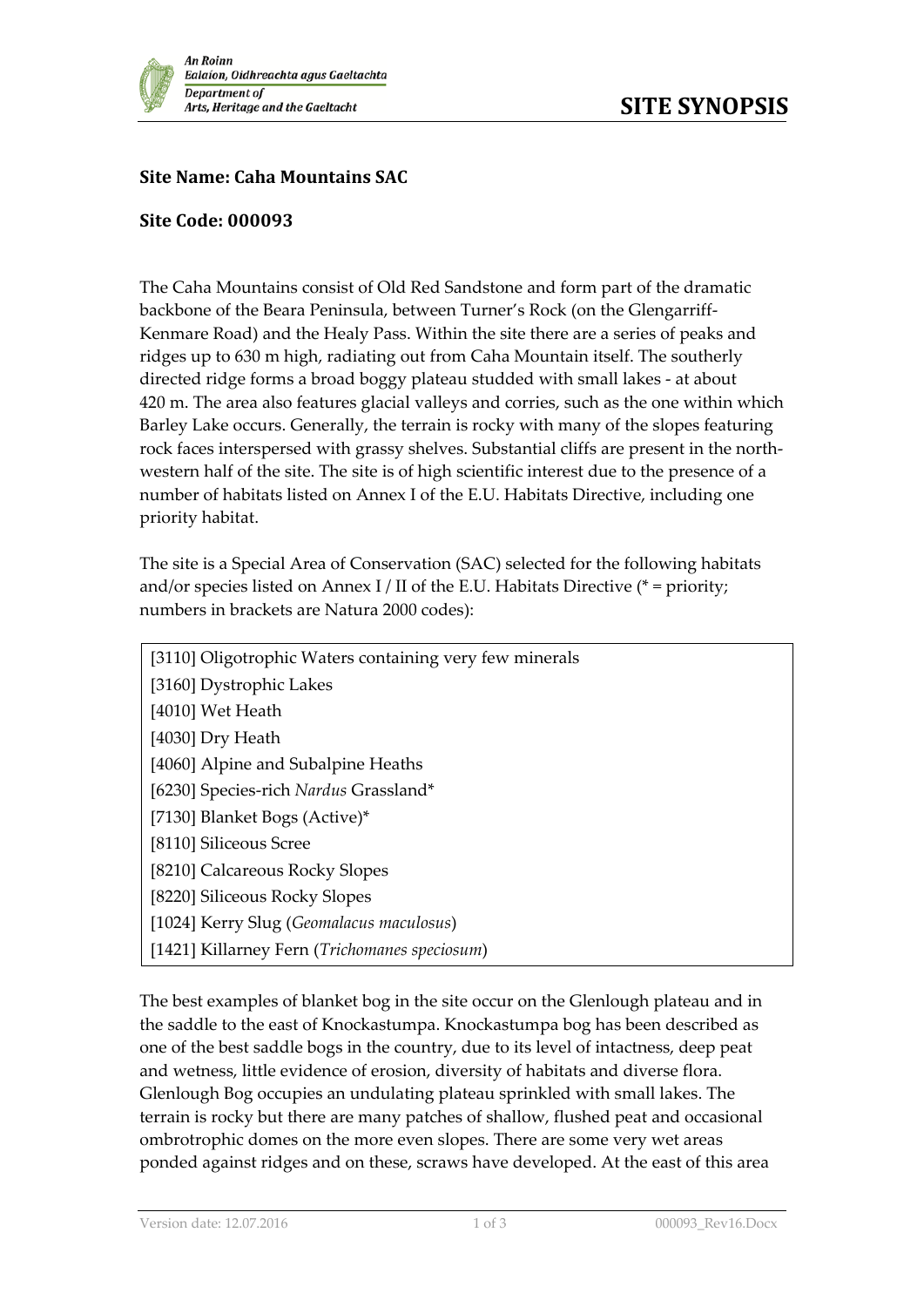of bog some of the lakes are surrounded by a *Sphagnum* (bog moss) carpet where the shelter allows it. The bog areas support typical blanket bog vegetation, including the three Sundew species (*Drosera rotundifolia, D. anglica* and *D. intermedia*) and Bog Sedge (*Carex limosa*), with several noteworthy mosses (*Sphagnum austinii, S. molle, S. magellanicum* and *Campylopus shawii*).

Plant species of alpine heath, and the rocky slopes and screes, are associated with the summits and include Heather (*Calluna vulgaris*), Roseroot (*Rhodiola rosea*), Hard Fern (*Blechnum spicant*), Fir Clubmoss (*Huperzia selago*), Brittle Bladder-fern (*Cystopteris fragilis*), Bell Heather (*Erica cinerea*), Crowberry (*Empetrum nigrum*), St. Patrick'scabbage (*Saxifraga spathularis*), Heath Bedstraw (G*alium saxatile*), Dwarf Willow (*Salix herbacea*) and Viviparous Fescue (*Festuca vivipara*). Of particular note in these habitats are the following plants, which are considered rare or restricted in their distribution: Recurved Sandwort (*Minuartia recurva*), Wilson's Filmy-fern (*Hymenophyllum wilsonii*), Green Spleenwort (*Asplenium viride*), and the moss *Cyclodictyon laetevirens*.

Wet heath is frequent at the site and occurs as a mosaic, often in association with blanket bog and upland grassland. The heath is often wet in character and has Crossleaved Heath (*Erica tetralix*). Heather, Sedges (*Carex* spp.), Rushes (*Juncus* spp.), Milkwort (*Polygala serpyllifolia*) and Tormentil (*Potentilla erecta*) are also found.

The upland grassland is dominated by Purple Moor-grass (*Molinia caerulea*) but other grasses present include Mat Grass (*Nardus stricta*), *Festuca* spp. and *Agrostis* spp.

Lakes are frequent throughout the site and especially on the Glenlough Mountain plateau. Most of the small lakes which occur within the bog and wet heath habitats are dystrophic in character. These have peat bottoms and often peat-stained water. Plant species are few, with White-beaked Sedge (*Rhynchospora alba*), Common Cottongrass (*Eriophorum angustifolium*), Bogbean (*Menyanthes trifoliata*) and bog mosses being the main species. The larger lakes, including Barley Lake, Glenkeel Lough, Lough Shanoge and Lough Dereenadarodia are typical oligotrophic systems. Plant species found in these lakes include Shoreweed (*Littorella uniflora*), Quillwort (*Isoetes lacustris*), Bog Pondweed (*Potamogeton polygonifolius*), and Branched Bur-reed (*Sparganium erectum*).

The site contains Killarney Fern (*Trichomanes speciosum*), a species listed on Annex II of the E.U. Habitats Directive. It also supports the only known population of Recurved Sandwort within Ireland and Britain. Both of these species are listed in the Irish Red Data Book and are legally protected under the Flora (Protection) Order, 2015.

Kerry Slug (*Geomalacus maculosus*) and Otter, species listed on Annex II of the E.U. Habitats Directive, are found within the site. Other important species present within the site include the Irish Hare*,* Common Lizard and Frog. Brown Trout occurs within some of the lakes of the plateau. These lakes were originally stocked by Lord Bantry in the 19<sup>th</sup> century but the populations have naturally maintained themselves.